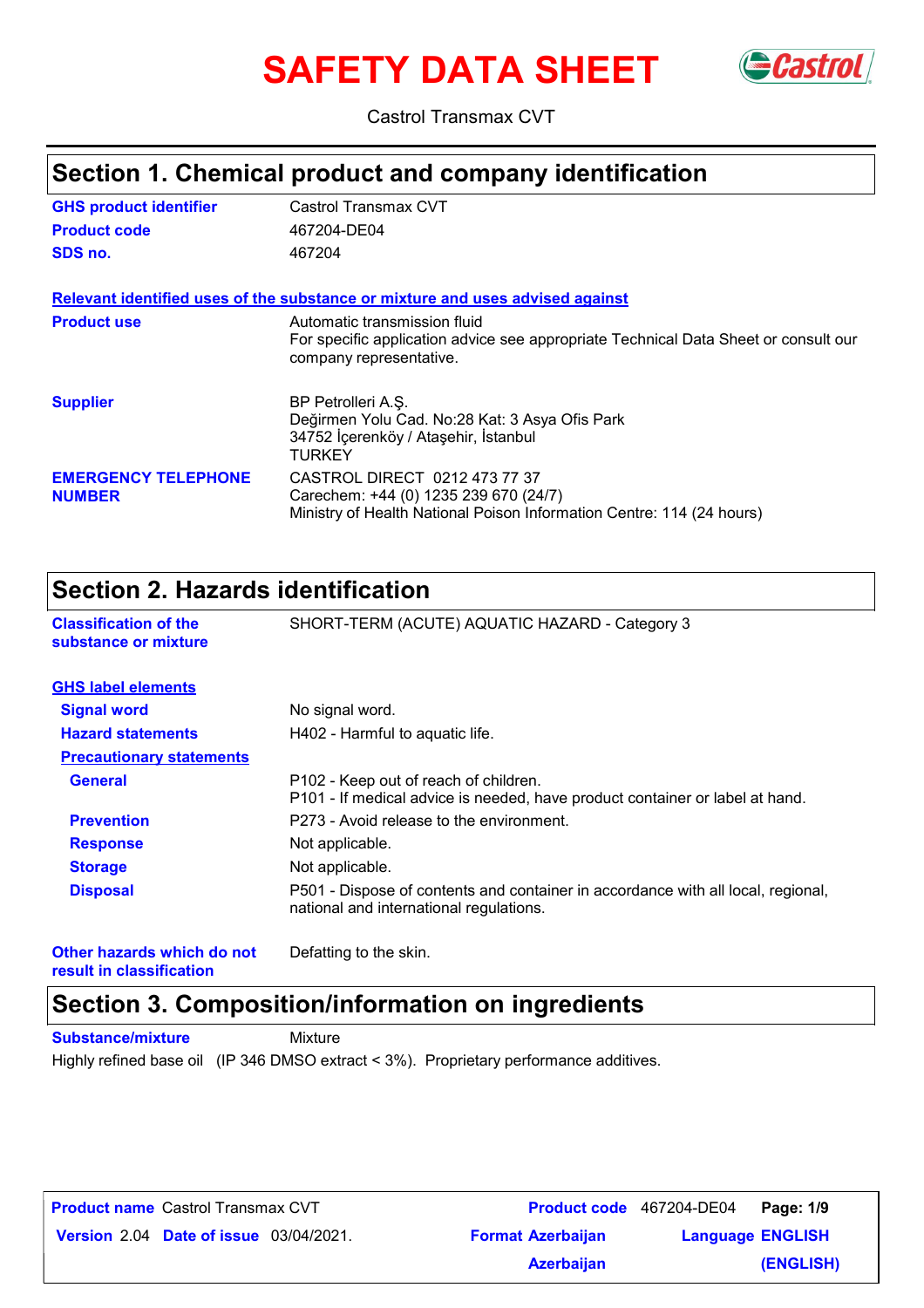### **Section 3. Composition/information on ingredients**

| <b>Ingredient name</b>                                               | $\frac{9}{6}$ | <b>CAS number</b> |
|----------------------------------------------------------------------|---------------|-------------------|
| Distillates (petroleum), hydrotreated light paraffinic               | $≥25 - ≤50$   | 64742-55-8        |
| 2-Propenoic acid, 2-methyl-, butyl ester, polymer with N-[3-         | ~10           | 176487-46-0       |
| (dimethylamino)propyl]-2-methyl-2-propenamide, dodecyl 2-methyl-     |               |                   |
| 2-propenoate, eicosyl 2-methyl-2-propenoate, hexadecyl 2-methyl-     |               |                   |
| 2-propenoate and octadecyl 2-methyl-2-propenoate                     |               |                   |
| Lubricating oils (petroleum), C15-30, hydrotreated neutral oil-based | ≤3            | 72623-86-0        |
| l dimantine                                                          | ≤0.19         | 124-28-7          |
| 2-(2-heptadec-8-enyl-2-imidazolin-1-yl)ethanol                       | ≤0.058        | $95-38-5$         |

**There are no additional ingredients present which, within the current knowledge of the supplier and in the concentrations applicable, are classified as hazardous to health or the environment and hence require reporting in this section.**

**Occupational exposure limits, if available, are listed in Section 8.**

### **Section 4. First aid measures**

**Description of necessary first aid measures**

| <b>Inhalation</b>                                  | In case of inhalation of decomposition products in a fire, symptoms may be delayed.<br>If inhaled, remove to fresh air. The exposed person may need to be kept under<br>medical surveillance for 48 hours. Get medical attention if symptoms occur.                                            |
|----------------------------------------------------|------------------------------------------------------------------------------------------------------------------------------------------------------------------------------------------------------------------------------------------------------------------------------------------------|
| <b>Ingestion</b>                                   | Do not induce vomiting unless directed to do so by medical personnel. Never give<br>anything by mouth to an unconscious person. If unconscious, place in recovery<br>position and get medical attention immediately. Get medical attention if adverse<br>health effects persist or are severe. |
| <b>Skin contact</b>                                | Wash skin thoroughly with soap and water or use recognised skin cleanser.<br>Remove contaminated clothing and shoes. Wash clothing before reuse. Clean<br>shoes thoroughly before reuse. Get medical attention if symptoms occur.                                                              |
| Eye contact                                        | In case of contact, immediately flush eyes with plenty of water for at least 15<br>minutes. Eyelids should be held away from the eyeball to ensure thorough rinsing.<br>Check for and remove any contact lenses. Get medical attention.                                                        |
| Most important symptoms/effects, acute and delayed |                                                                                                                                                                                                                                                                                                |
|                                                    | See Section 11 for more detailed information on health effects and symptoms.                                                                                                                                                                                                                   |
|                                                    | Indication of immediate medical attention and special treatment needed, if necessary                                                                                                                                                                                                           |
| <b>Specific treatments</b>                         | No specific treatment.                                                                                                                                                                                                                                                                         |
| Notoe to physician                                 | In case of inhalation of decomposition products in a fire symptoms may be delayed                                                                                                                                                                                                              |

**Protection of first-aiders** No action shall be taken involving any personal risk or without suitable training. It may be dangerous to the person providing aid to give mouth-to-mouth resuscitation. **Notes to physician** In case of inhalation of decomposition products in a fire, symptoms may be delayed. The exposed person may need to be kept under medical surveillance for 48 hours. Treatment should in general be symptomatic and directed to relieving any effects.

### **Section 5. Firefighting measures**

| <b>Extinguishing media</b>                           |                                                                                                                                                                                                                                                                          |
|------------------------------------------------------|--------------------------------------------------------------------------------------------------------------------------------------------------------------------------------------------------------------------------------------------------------------------------|
| <b>Suitable extinguishing</b><br>media               | Use foam or all-purpose dry chemical to extinguish.                                                                                                                                                                                                                      |
| Unsuitable extinguishing<br>media                    | Do not use water jet.                                                                                                                                                                                                                                                    |
| <b>Specific hazards arising</b><br>from the chemical | Fire water contaminated with this material must be contained and prevented from<br>being discharged to any waterway, sewer or drain. In a fire or if heated, a pressure<br>increase will occur and the container may burst. This material is harmful to aquatic<br>life. |
| <b>Hazardous thermal</b><br>decomposition products   | Combustion products may include the following:<br>carbon oxides (CO, CO <sub>2</sub> ) (carbon monoxide, carbon dioxide)<br>nitrogen oxides (NO, $NO2$ etc.)                                                                                                             |

| <b>Product name</b> Castrol Transmax CVT      |                          | Product code 467204-DE04 Page: 2/9 |           |
|-----------------------------------------------|--------------------------|------------------------------------|-----------|
| <b>Version 2.04 Date of issue 03/04/2021.</b> | <b>Format Azerbaijan</b> | <b>Language ENGLISH</b>            |           |
|                                               | <b>Azerbaijan</b>        |                                    | (ENGLISH) |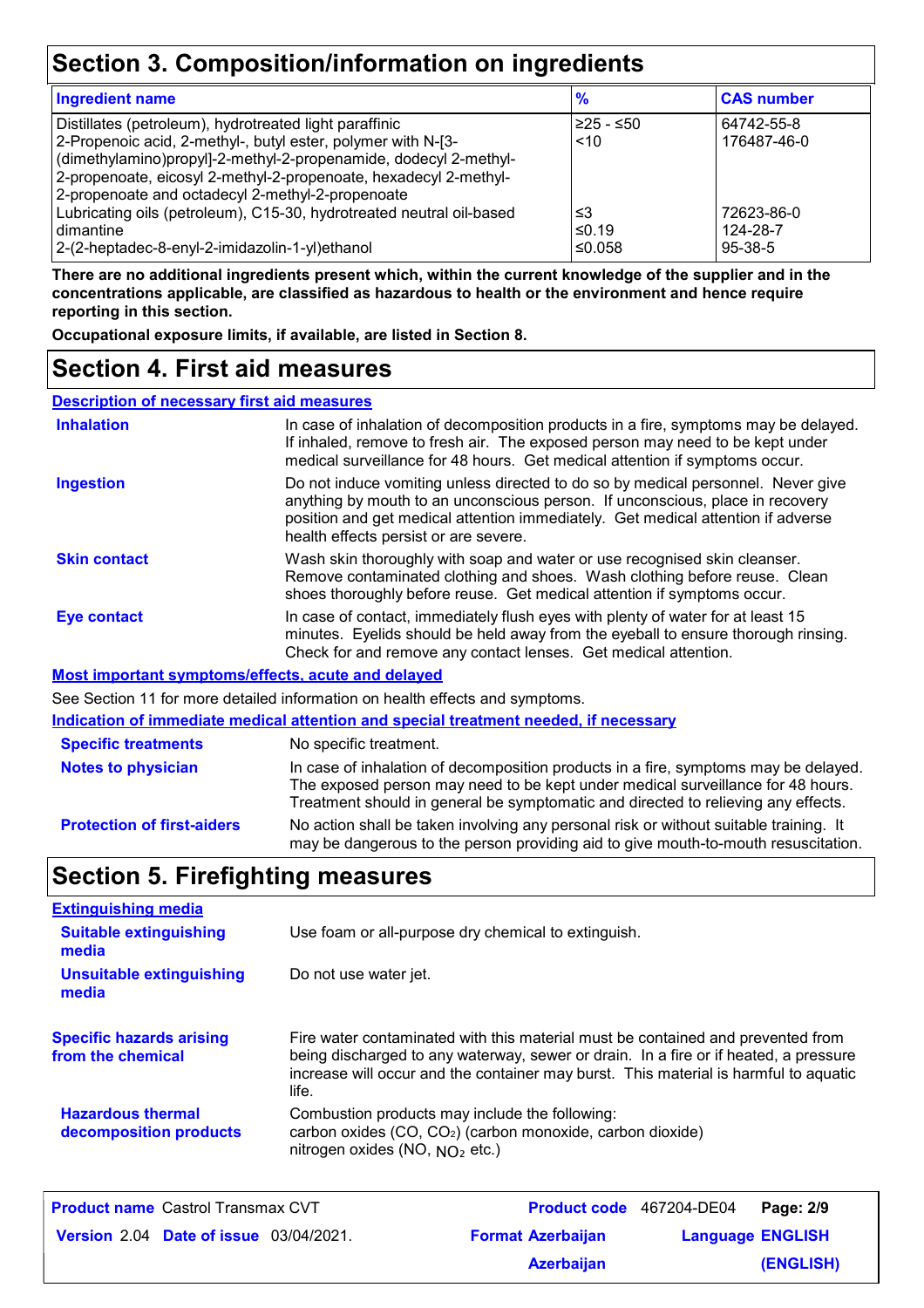### **Section 5. Firefighting measures**

| <b>Special protective actions</b><br>for fire-fighters | Promptly isolate the scene by removing all persons from the vicinity of the incident if<br>there is a fire. No action shall be taken involving any personal risk or without<br>suitable training. |
|--------------------------------------------------------|---------------------------------------------------------------------------------------------------------------------------------------------------------------------------------------------------|
| <b>Special protective</b>                              | Fire-fighters should wear positive pressure self-contained breathing apparatus                                                                                                                    |
| equipment for fire-fighters                            | (SCBA) and full turnout gear.                                                                                                                                                                     |

### **Section 6. Accidental release measures**

#### **Personal precautions, protective equipment and emergency procedures**

| For non-emergency<br>personnel   | No action shall be taken involving any personal risk or without suitable training.<br>Evacuate surrounding areas. Keep unnecessary and unprotected personnel from<br>entering. Do not touch or walk through spilt material. Avoid breathing vapour or<br>mist. Provide adequate ventilation. Put on appropriate personal protective<br>equipment. Floors may be slippery; use care to avoid falling. Contact emergency<br>personnel. |
|----------------------------------|--------------------------------------------------------------------------------------------------------------------------------------------------------------------------------------------------------------------------------------------------------------------------------------------------------------------------------------------------------------------------------------------------------------------------------------|
| For emergency responders         | Entry into a confined space or poorly ventilated area contaminated with vapour, mist<br>or fume is extremely hazardous without the correct respiratory protective equipment<br>and a safe system of work. Wear self-contained breathing apparatus. Wear a<br>suitable chemical protective suit. Chemical resistant boots. See also the<br>information in "For non-emergency personnel".                                              |
| <b>Environmental precautions</b> | Avoid dispersal of spilt material and runoff and contact with soil, waterways, drains<br>and sewers. Inform the relevant authorities if the product has caused environmental<br>pollution (sewers, waterways, soil or air). Water polluting material. May be harmful<br>to the environment if released in large quantities.                                                                                                          |

#### **Methods and material for containment and cleaning up**

| <b>Small spill</b> | Stop leak if without risk. Move containers from spill area. Absorb with an inert<br>material and place in an appropriate waste disposal container. Dispose of via a<br>licensed waste disposal contractor.                                                                                                                                                                                                                                                                                                               |
|--------------------|--------------------------------------------------------------------------------------------------------------------------------------------------------------------------------------------------------------------------------------------------------------------------------------------------------------------------------------------------------------------------------------------------------------------------------------------------------------------------------------------------------------------------|
| <b>Large spill</b> | Stop leak if without risk. Move containers from spill area. Approach the release<br>from upwind. Prevent entry into sewers, water courses, basements or confined<br>areas. Contain and collect spillage with non-combustible, absorbent material e.g.<br>sand, earth, vermiculite or diatomaceous earth and place in container for disposal<br>according to local regulations. Contaminated absorbent material may pose the<br>same hazard as the spilt product. Dispose of via a licensed waste disposal<br>contractor. |

### **Section 7. Handling and storage**

#### **Precautions for safe handling**

| <b>Protective measures</b>                       | Put on appropriate personal protective equipment (see Section 8). Do not ingest.<br>Avoid contact with eyes, skin and clothing. Avoid breathing vapour or mist. Keep in<br>the original container or an approved alternative made from a compatible material,<br>kept tightly closed when not in use. Empty containers retain product residue and<br>can be hazardous. Do not reuse container. Avoid contact of spilt material and<br>runoff with soil and surface waterways. |
|--------------------------------------------------|-------------------------------------------------------------------------------------------------------------------------------------------------------------------------------------------------------------------------------------------------------------------------------------------------------------------------------------------------------------------------------------------------------------------------------------------------------------------------------|
| <b>Advice on general</b><br>occupational hygiene | Eating, drinking and smoking should be prohibited in areas where this material is<br>handled, stored and processed. Wash thoroughly after handling. Remove<br>contaminated clothing and protective equipment before entering eating areas. See<br>also Section 8 for additional information on hygiene measures.                                                                                                                                                              |

**Product name** Castrol Transmax CVT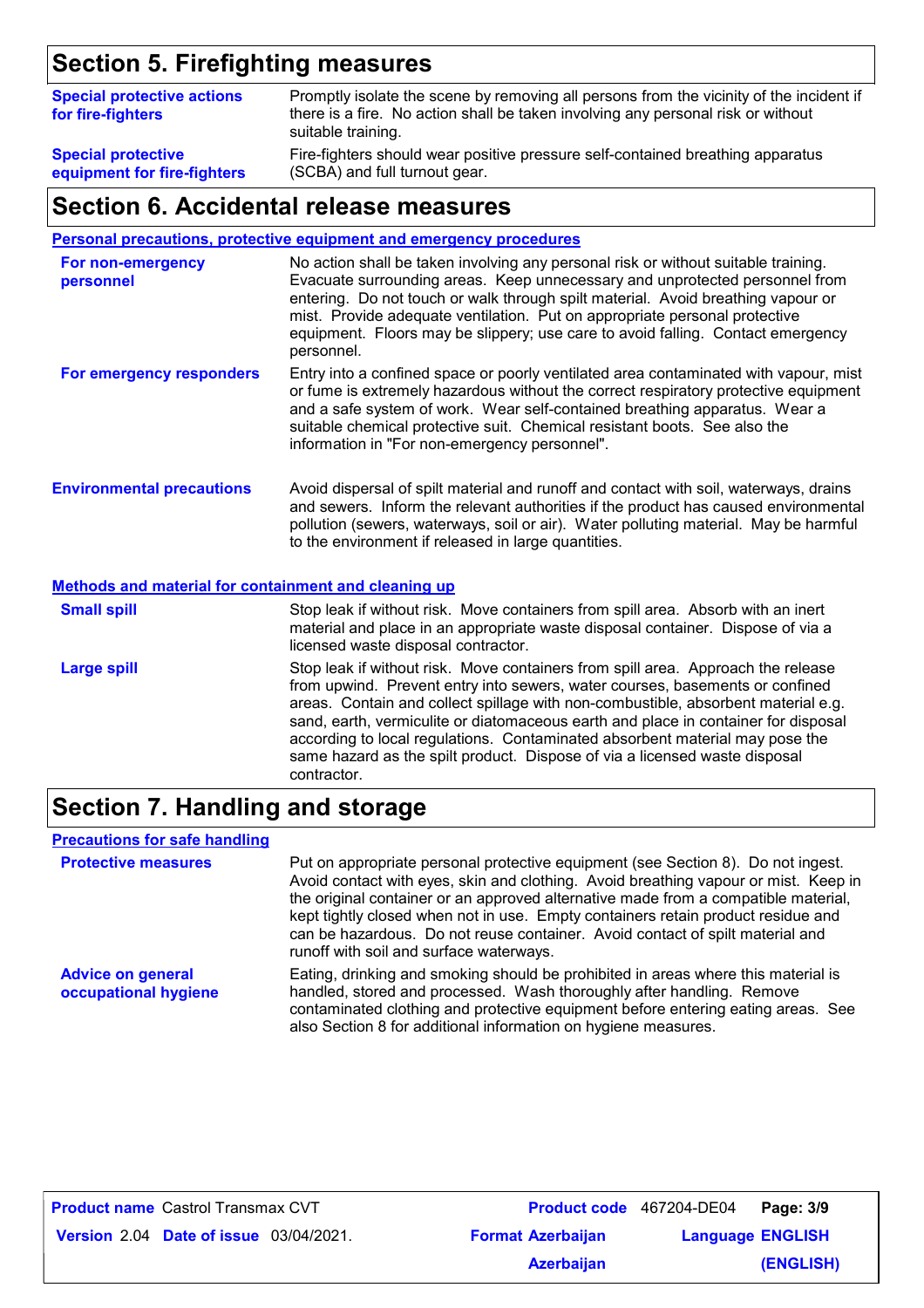### **Section 7. Handling and storage**

| <b>Conditions for safe storage,</b><br>including any<br><b>incompatibilities</b> | Store in accordance with local regulations. Store in original container protected<br>from direct sunlight in a dry, cool and well-ventilated area, away from incompatible<br>materials (see Section 10) and food and drink. Keep container tightly closed and<br>sealed until ready for use. Store and use only in equipment/containers designed for<br>use with this product. Containers that have been opened must be carefully resealed<br>and kept upright to prevent leakage. Do not store in unlabelled containers. Use<br>appropriate containment to avoid environmental contamination. |
|----------------------------------------------------------------------------------|------------------------------------------------------------------------------------------------------------------------------------------------------------------------------------------------------------------------------------------------------------------------------------------------------------------------------------------------------------------------------------------------------------------------------------------------------------------------------------------------------------------------------------------------------------------------------------------------|
| <b>Not suitable</b>                                                              | Prolonged exposure to elevated temperature.                                                                                                                                                                                                                                                                                                                                                                                                                                                                                                                                                    |

### **Section 8. Exposure controls/personal protection**

#### **Control parameters**

**Occupational exposure limits**

| <b>Ingredient name</b>                         | <b>Exposure limits</b>                                                                                                                                                                                              |
|------------------------------------------------|---------------------------------------------------------------------------------------------------------------------------------------------------------------------------------------------------------------------|
| 2-(2-heptadec-8-enyl-2-imidazolin-1-yl)ethanol | <b>Ministry of Health and Social</b><br>Development MAC (Russian Federation).<br>Inhalation sensitiser.<br>STEL: 0.1 mg/m <sup>3</sup> 15 minutes. Issued/<br>Revised: 6/2003 Form: mixture of vapor and<br>aerosol |

Whilst specific OELs for certain components may be shown in this section, other components may be present in any mist, vapour or dust produced. Therefore, the specific OELs may not be applicable to the product as a whole and are provided for guidance only.

| <b>Appropriate engineering</b><br><b>controls</b> | Provide exhaust ventilation or other engineering controls to keep the relevant<br>airborne concentrations below their respective occupational exposure limits.<br>All activities involving chemicals should be assessed for their risks to health, to<br>ensure exposures are adequately controlled. Personal protective equipment should<br>only be considered after other forms of control measures (e.g. engineering controls)<br>have been suitably evaluated. Personal protective equipment should conform to<br>appropriate standards, be suitable for use, be kept in good condition and properly<br>maintained.<br>Your supplier of personal protective equipment should be consulted for advice on<br>selection and appropriate standards. For further information contact your national<br>organisation for standards.<br>The final choice of protective equipment will depend upon a risk assessment. It is<br>important to ensure that all items of personal protective equipment are compatible. |
|---------------------------------------------------|---------------------------------------------------------------------------------------------------------------------------------------------------------------------------------------------------------------------------------------------------------------------------------------------------------------------------------------------------------------------------------------------------------------------------------------------------------------------------------------------------------------------------------------------------------------------------------------------------------------------------------------------------------------------------------------------------------------------------------------------------------------------------------------------------------------------------------------------------------------------------------------------------------------------------------------------------------------------------------------------------------------|
| <b>Environmental exposure</b><br><b>controls</b>  | Emissions from ventilation or work process equipment should be checked to ensure<br>they comply with the requirements of environmental protection legislation. In some<br>cases, fume scrubbers, filters or engineering modifications to the process<br>equipment will be necessary to reduce emissions to acceptable levels.                                                                                                                                                                                                                                                                                                                                                                                                                                                                                                                                                                                                                                                                                 |
| <b>Individual protection measures</b>             |                                                                                                                                                                                                                                                                                                                                                                                                                                                                                                                                                                                                                                                                                                                                                                                                                                                                                                                                                                                                               |
| <b>Hygiene measures</b>                           | Wash hands, forearms and face thoroughly after handling chemical products, before<br>eating, smoking and using the lavatory and at the end of the working period.<br>Appropriate techniques should be used to remove potentially contaminated clothing.<br>Wash contaminated clothing before reusing. Ensure that eyewash stations and<br>safety showers are close to the workstation location.                                                                                                                                                                                                                                                                                                                                                                                                                                                                                                                                                                                                               |

**Skin protection**

**Eye/face protection** Safety glasses with side shields.

| <b>Product name</b> Castrol Transmax CVT      |  |                          | <b>Product code</b> 467204-DE04 Page: 4/9 |           |
|-----------------------------------------------|--|--------------------------|-------------------------------------------|-----------|
| <b>Version 2.04 Date of issue 03/04/2021.</b> |  | <b>Format Azerbaijan</b> | <b>Language ENGLISH</b>                   |           |
|                                               |  | <b>Azerbaijan</b>        |                                           | (ENGLISH) |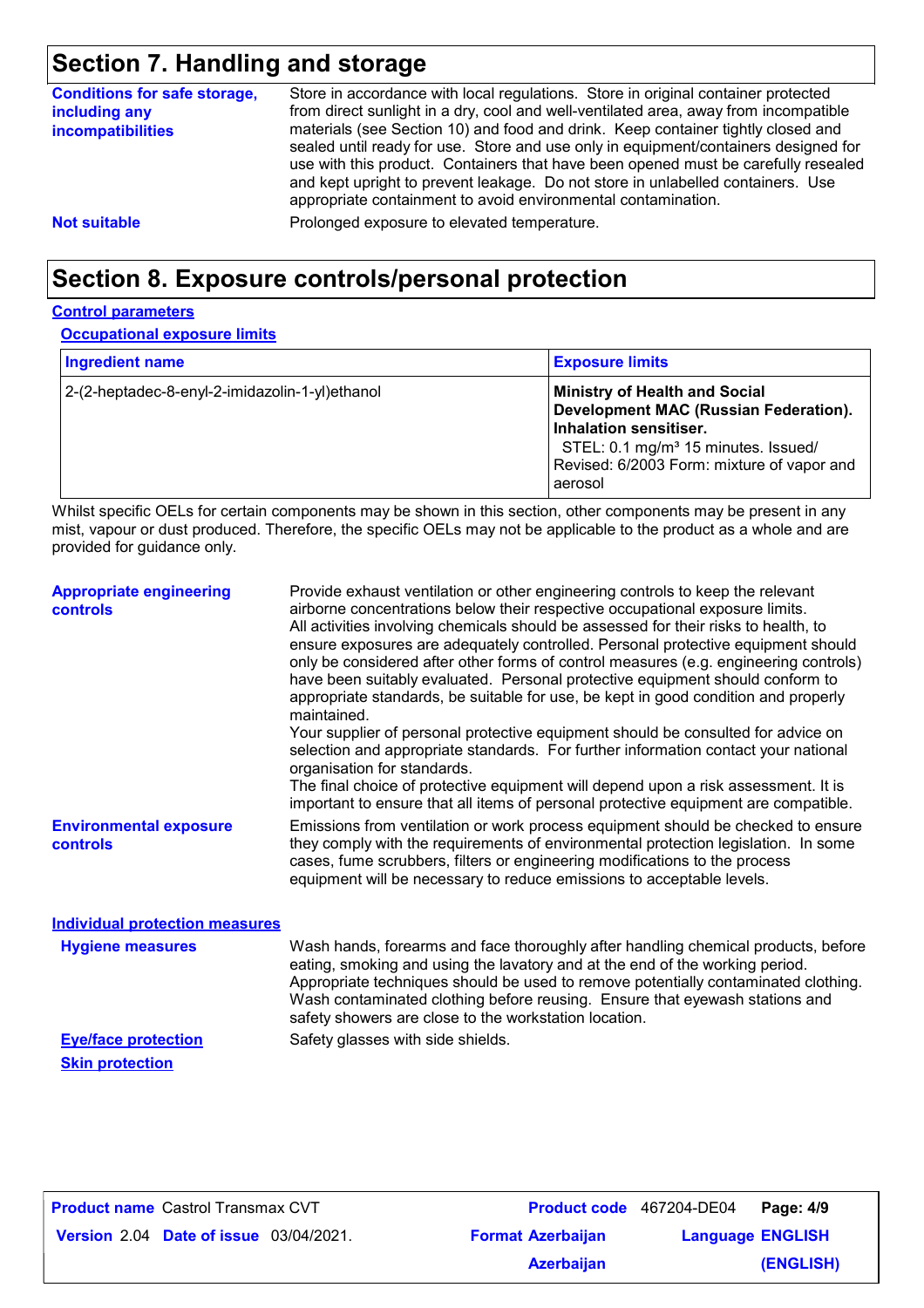### **Section 8. Exposure controls/personal protection**

| <b>Hand protection</b>        | Wear protective gloves if prolonged or repeated contact is likely. Wear chemical<br>resistant gloves. Recommended: Nitrile gloves. The correct choice of protective<br>gloves depends upon the chemicals being handled, the conditions of work and use,<br>and the condition of the gloves (even the best chemically resistant glove will break<br>down after repeated chemical exposures). Most gloves provide only a short time of<br>protection before they must be discarded and replaced. Because specific work<br>environments and material handling practices vary, safety procedures should be<br>developed for each intended application. Gloves should therefore be chosen in<br>consultation with the supplier/manufacturer and with a full assessment of the<br>working conditions. |
|-------------------------------|-------------------------------------------------------------------------------------------------------------------------------------------------------------------------------------------------------------------------------------------------------------------------------------------------------------------------------------------------------------------------------------------------------------------------------------------------------------------------------------------------------------------------------------------------------------------------------------------------------------------------------------------------------------------------------------------------------------------------------------------------------------------------------------------------|
| <b>Body protection</b>        | Use of protective clothing is good industrial practice.<br>Personal protective equipment for the body should be selected based on the task<br>being performed and the risks involved and should be approved by a specialist<br>before handling this product.<br>Cotton or polyester/cotton overalls will only provide protection against light<br>superficial contamination that will not soak through to the skin. Overalls should be<br>laundered on a regular basis. When the risk of skin exposure is high (e.g. when<br>cleaning up spillages or if there is a risk of splashing) then chemical resistant aprons<br>and/or impervious chemical suits and boots will be required.                                                                                                           |
| <b>Respiratory protection</b> | In case of insufficient ventilation, wear suitable respiratory equipment.<br>The correct choice of respiratory protection depends upon the chemicals being<br>handled, the conditions of work and use, and the condition of the respiratory<br>equipment. Safety procedures should be developed for each intended application.<br>Respiratory protection equipment should therefore be chosen in consultation with<br>the supplier/manufacturer and with a full assessment of the working conditions.                                                                                                                                                                                                                                                                                           |

## **Section 9. Physical and chemical properties**

| <b>Appearance</b>                                 |                                                                                                                               |
|---------------------------------------------------|-------------------------------------------------------------------------------------------------------------------------------|
| <b>Physical state</b>                             | Liquid.                                                                                                                       |
| <b>Colour</b>                                     | Red.                                                                                                                          |
| <b>Odour</b>                                      | Not available.                                                                                                                |
| <b>Odour threshold</b>                            | Not available.                                                                                                                |
| pH                                                | Not applicable.                                                                                                               |
| <b>Melting point</b>                              | Not available.                                                                                                                |
| <b>Boiling point</b>                              | Not available.                                                                                                                |
| <b>Flash point</b>                                | Open cup: >160°C (>320°F) [Cleveland.]                                                                                        |
| <b>Evaporation rate</b>                           | Not available.                                                                                                                |
| <b>Flammability (solid, gas)</b>                  | Not applicable. Based on - Physical state                                                                                     |
| Lower and upper explosive<br>(flammable) limits   | Not available.                                                                                                                |
| <b>Vapour pressure</b>                            | Not available.                                                                                                                |
| <b>Vapour density</b>                             | Not available.                                                                                                                |
| <b>Relative density</b>                           | Not available.                                                                                                                |
| <b>Density</b>                                    | <1000 kg/m <sup>3</sup> (<1 g/cm <sup>3</sup> ) at 15°C                                                                       |
| <b>Solubility</b>                                 | insoluble in water.                                                                                                           |
| <b>Partition coefficient: n-</b><br>octanol/water | Not available.                                                                                                                |
| <b>Auto-ignition temperature</b>                  | Not available.                                                                                                                |
| <b>Decomposition temperature</b>                  | Not available.                                                                                                                |
| <b>Viscosity</b>                                  | Kinematic: 33.81 mm <sup>2</sup> /s (33.81 cSt) at $40^{\circ}$ C<br>Kinematic: 7.146 mm <sup>2</sup> /s (7.146 cSt) at 100°C |

**Product name** Castrol Transmax CVT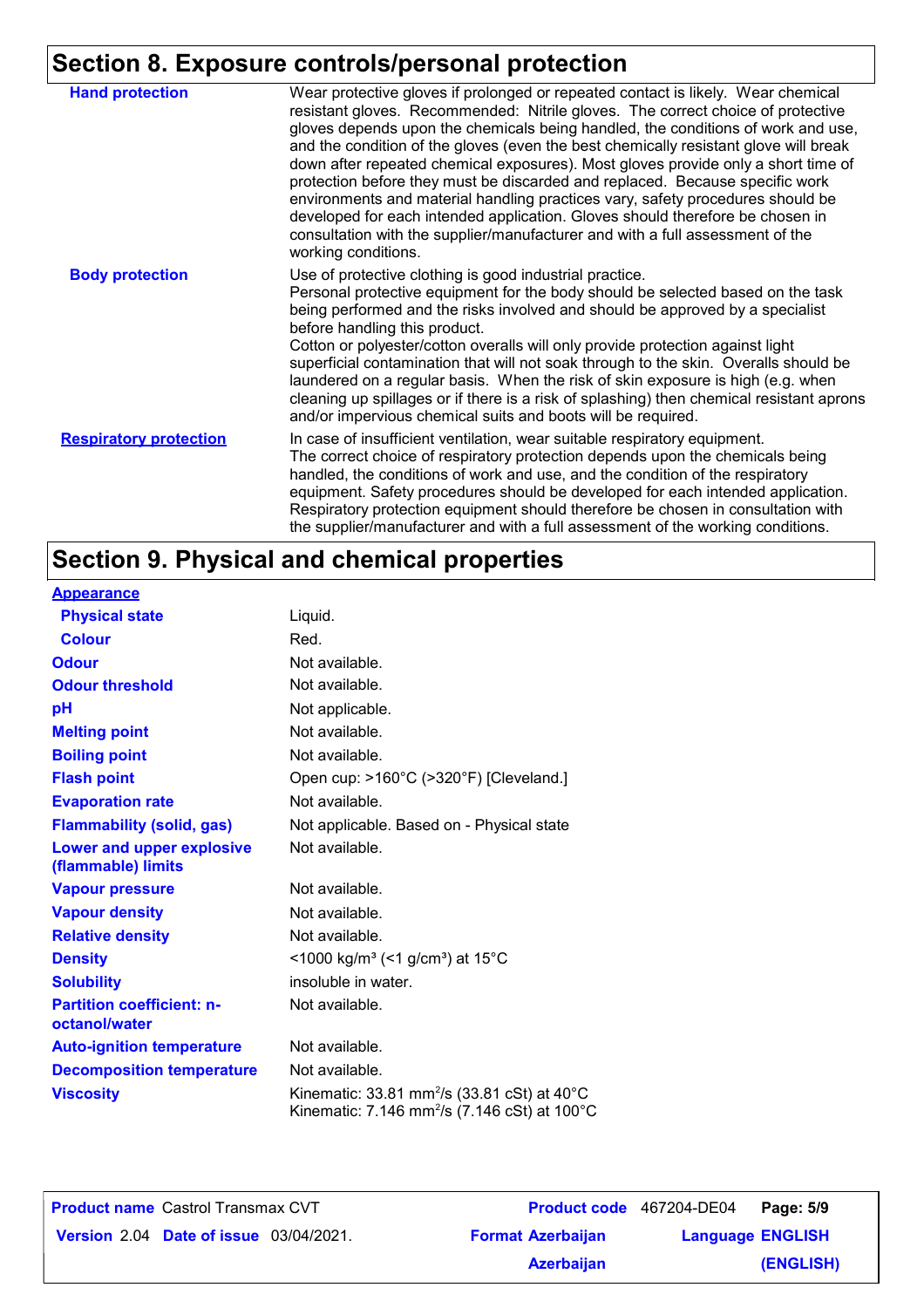### **Section 10. Stability and reactivity**

|                                                     | The continued to the contribution of the contribution of the contribution of the contribution of the                                                                       |  |
|-----------------------------------------------------|----------------------------------------------------------------------------------------------------------------------------------------------------------------------------|--|
| <b>Hazardous decomposition</b><br>products          | Under normal conditions of storage and use, hazardous decomposition products<br>should not be produced.                                                                    |  |
| <b>Incompatible materials</b>                       | Reactive or incompatible with the following materials: oxidising materials.                                                                                                |  |
| <b>Conditions to avoid</b>                          | Avoid all possible sources of ignition (spark or flame).                                                                                                                   |  |
| <b>Possibility of hazardous</b><br><b>reactions</b> | Under normal conditions of storage and use, hazardous reactions will not occur.<br>Under normal conditions of storage and use, hazardous polymerisation will not<br>occur. |  |
| <b>Chemical stability</b>                           | The product is stable.                                                                                                                                                     |  |
| <b>Reactivity</b>                                   | No specific test data available for this product. Refer to Conditions to avoid and<br>Incompatible materials for additional information.                                   |  |

### **Section 11. Toxicological information**

#### **Information on toxicological effects**

#### **Specific target organ toxicity (repeated exposure)**

| <b>Name</b>                                    | <b>Category</b> | <b>Route of</b><br>exposure | <b>Target organs</b>        |
|------------------------------------------------|-----------------|-----------------------------|-----------------------------|
| 2-(2-heptadec-8-enyl-2-imidazolin-1-yl)ethanol | Category 2      | oral                        | digestive system,<br>thymus |

#### **Aspiration hazard**

| <b>Name</b>                                                          | <b>Result</b>                         |
|----------------------------------------------------------------------|---------------------------------------|
| Distillates (petroleum), hydrotreated light paraffinic               | <b>ASPIRATION HAZARD - Category 1</b> |
| Lubricating oils (petroleum), C15-30, hydrotreated neutral oil-based | <b>ASPIRATION HAZARD - Category 1</b> |

**Information on likely routes**  Routes of entry anticipated: Dermal, Inhalation.

|  |  | of exposure |  |  |
|--|--|-------------|--|--|
|--|--|-------------|--|--|

**Potential acute health effects Inhalation** Exposure to decomposition products may cause a health hazard. Serious effects may be delayed following exposure. **Ingestion** No known significant effects or critical hazards. **Skin contact** Defatting to the skin. May cause skin dryness and irritation. **Eye contact** No known significant effects or critical hazards.

#### **Symptoms related to the physical, chemical and toxicological characteristics**

| <b>Eye contact</b>  | No specific data.                                                                                                           |
|---------------------|-----------------------------------------------------------------------------------------------------------------------------|
| <b>Inhalation</b>   | May be harmful by inhalation if exposure to vapour, mists or fumes resulting from<br>thermal decomposition products occurs. |
| <b>Skin contact</b> | Adverse symptoms may include the following:<br>irritation<br>dryness<br>cracking                                            |
| <b>Ingestion</b>    | No specific data.                                                                                                           |
|                     |                                                                                                                             |

#### **Delayed and immediate effects as well as chronic effects from short and long-term exposure**

**Eye contact** Potential risk of transient stinging or redness if accidental eye contact occurs.

| <b>Product name</b> Castrol Transmax CVT      |                          | <b>Product code</b> 467204-DE04 Page: 6/9 |           |
|-----------------------------------------------|--------------------------|-------------------------------------------|-----------|
| <b>Version 2.04 Date of issue 03/04/2021.</b> | <b>Format Azerbaijan</b> | <b>Language ENGLISH</b>                   |           |
|                                               | <b>Azerbaijan</b>        |                                           | (ENGLISH) |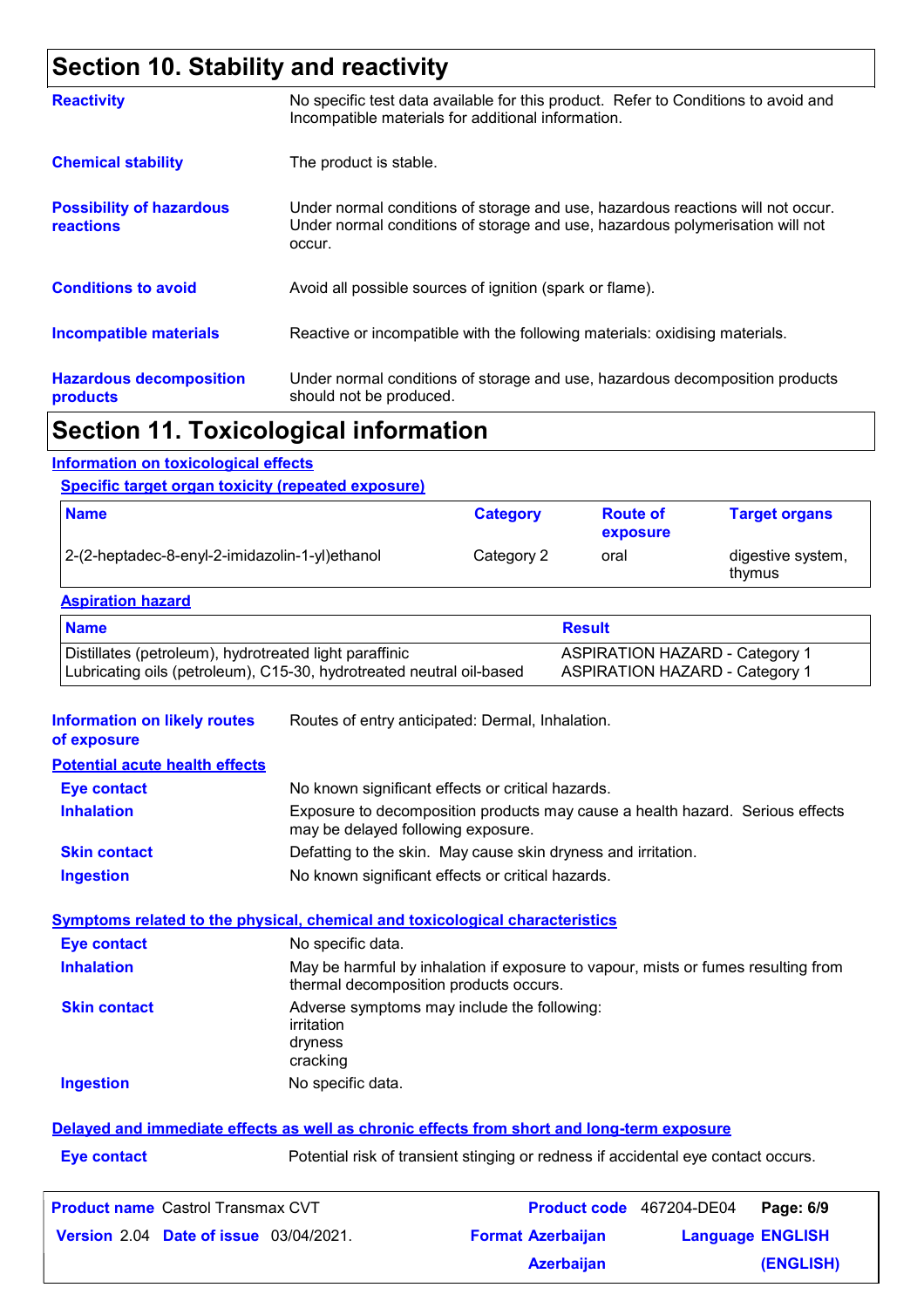### **Section 11. Toxicological information**

| <b>Skin contact</b>                     | Prolonged or repeated contact can defat the skin and lead to irritation, cracking and/<br>or dermatitis. |
|-----------------------------------------|----------------------------------------------------------------------------------------------------------|
| <b>Ingestion</b>                        | Ingestion of large quantities may cause nausea and diarrhoea.                                            |
| <b>Potential chronic health effects</b> |                                                                                                          |
| <b>General</b>                          | No known significant effects or critical hazards.                                                        |
| <b>Carcinogenicity</b>                  | No known significant effects or critical hazards.                                                        |
| <b>Mutagenicity</b>                     | No known significant effects or critical hazards.                                                        |
| <b>Teratogenicity</b>                   | No known significant effects or critical hazards.                                                        |
| <b>Developmental effects</b>            | No known significant effects or critical hazards.                                                        |
| <b>Fertility effects</b>                | No known significant effects or critical hazards.                                                        |

### **Section 12. Ecological information**

**Environmental effects** This material is harmful to aquatic life.

#### **Persistence and degradability**

Not expected to be rapidly degradable.

#### **Bioaccumulative potential**

This product is not expected to bioaccumulate through food chains in the environment.

#### **Mobility in soil**

**Mobility** Spillages may penetrate the soil causing ground water contamination. **Other ecological information** Spills may form a film on water surfaces causing physical damage to organisms. Oxygen transfer could also be impaired.

### **Section 13. Disposal considerations**

The generation of waste should be avoided or minimised wherever possible. Significant quantities of waste product residues should not be disposed of via the foul sewer but processed in a suitable effluent treatment plant. Dispose of surplus and non-recyclable products via a licensed waste disposal contractor. Disposal of this product, solutions and any by-products should at all times comply with the requirements of environmental protection and waste disposal legislation and any regional local authority requirements. Waste packaging should be recycled. Incineration or landfill should only be considered when recycling is not feasible. This material and its container must be disposed of in a safe way. Care should be taken when handling emptied containers that have not been cleaned or rinsed out. Empty containers or liners may retain some product residues. Avoid dispersal of spilt material and runoff and contact with soil, waterways, drains and sewers. **Disposal methods**

### **Section 14. Transport information**

| <b>Product name Castrol Transmax CVT</b>      |                          | <b>Product code</b> 467204-DE04 Page: 7/9 |           |
|-----------------------------------------------|--------------------------|-------------------------------------------|-----------|
| <b>Version 2.04 Date of issue 03/04/2021.</b> | <b>Format Azerbaijan</b> | <b>Language ENGLISH</b>                   |           |
|                                               | <b>Azerbaijan</b>        |                                           | (ENGLISH) |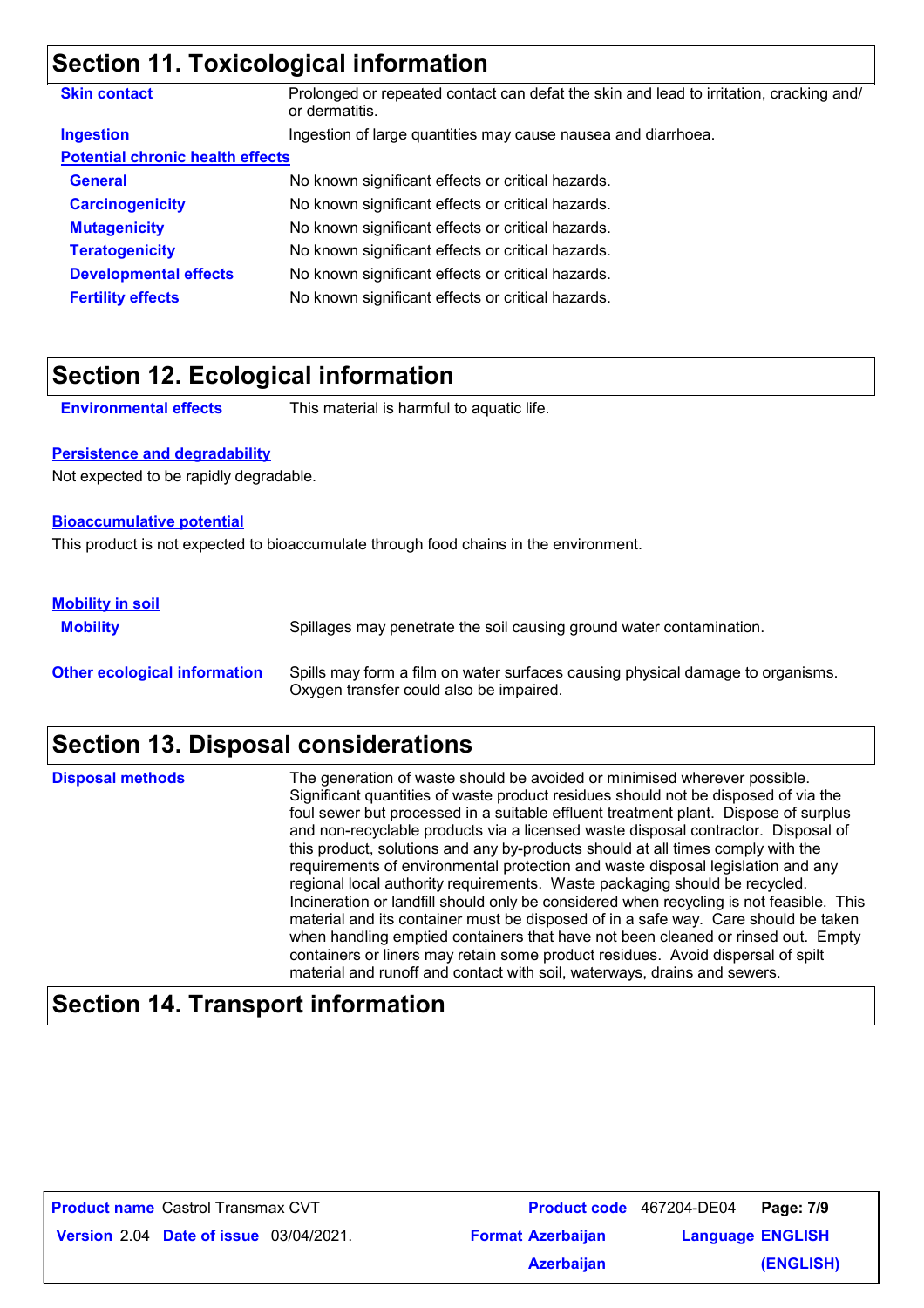| <b>Section 14. Transport information</b> |                          |                          |  |  |  |
|------------------------------------------|--------------------------|--------------------------|--|--|--|
|                                          | <b>IMDG</b>              | <b>IATA</b>              |  |  |  |
| <b>UN number</b>                         | Not regulated.           | Not regulated.           |  |  |  |
| <b>UN proper</b><br>shipping name        |                          |                          |  |  |  |
| <b>Transport hazard</b><br>class(es)     | $\overline{\phantom{a}}$ | ٠                        |  |  |  |
| <b>Packing group</b>                     | $\overline{\phantom{a}}$ | $\overline{\phantom{a}}$ |  |  |  |
| <b>Environmental</b><br>hazards          | No.                      | No.                      |  |  |  |
| <b>Additional</b><br>information         |                          | $\overline{\phantom{a}}$ |  |  |  |

**Special precautions for user** Not available.

### **Section 15. Regulatory information**

### **Regulation according to other foreign laws**

| <b>REACH Status</b>                                             | The company, as identified in Section 1, sells this product in the EU in compliance<br>with the current requirements of REACH. |
|-----------------------------------------------------------------|--------------------------------------------------------------------------------------------------------------------------------|
| <b>United States inventory</b><br>(TSCA 8b)                     | All components are active or exempted.                                                                                         |
| <b>Australia inventory (AICS)</b>                               | At least one component is not listed.                                                                                          |
| <b>Canada inventory</b>                                         | At least one component is not listed in DSL but all such components are listed in<br>NDSL.                                     |
| <b>China inventory (IECSC)</b>                                  | All components are listed or exempted.                                                                                         |
| <b>Japan inventory (ENCS)</b>                                   | At least one component is not listed.                                                                                          |
| <b>Korea inventory (KECI)</b>                                   | At least one component is not listed.                                                                                          |
| <b>Philippines inventory</b><br>(PICCS)                         | All components are listed or exempted.                                                                                         |
| <b>Taiwan Chemical</b><br><b>Substances Inventory</b><br>(TCSI) | All components are listed or exempted.                                                                                         |

### **Section 16. Other information**

| <u>History</u>                    |                            |
|-----------------------------------|----------------------------|
| Date of printing                  | 3/4/2021                   |
| Date of issue/Date of<br>revision | 3/4/2021                   |
| Date of previous issue            | 3/4/2021                   |
| <b>Version</b>                    | 2.04                       |
| <b>Prepared by</b>                | <b>Product Stewardship</b> |

**Date of issue** 03/04/2021. **Version** 2.04 **Format Azerbaijan Language** Castrol Transmax CVT **Page: 8/9** 467204-DE04 **Language ENGLISH (ENGLISH) Product name** Castrol Transmax CVT **Azerbaijan**